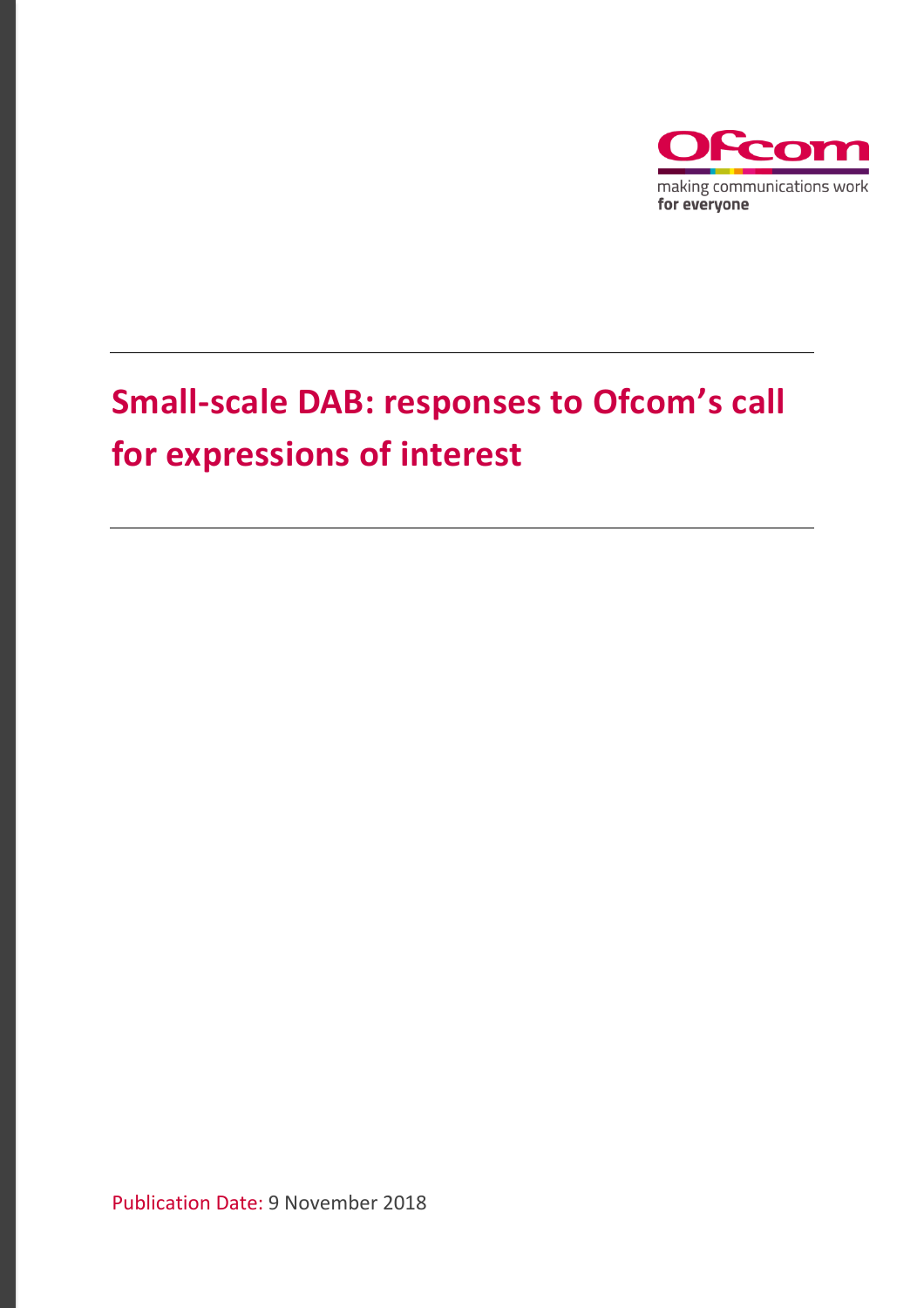## About this document

This document provides details of the responses Ofcom has received to our call for expressions of interest for small-scale DAB.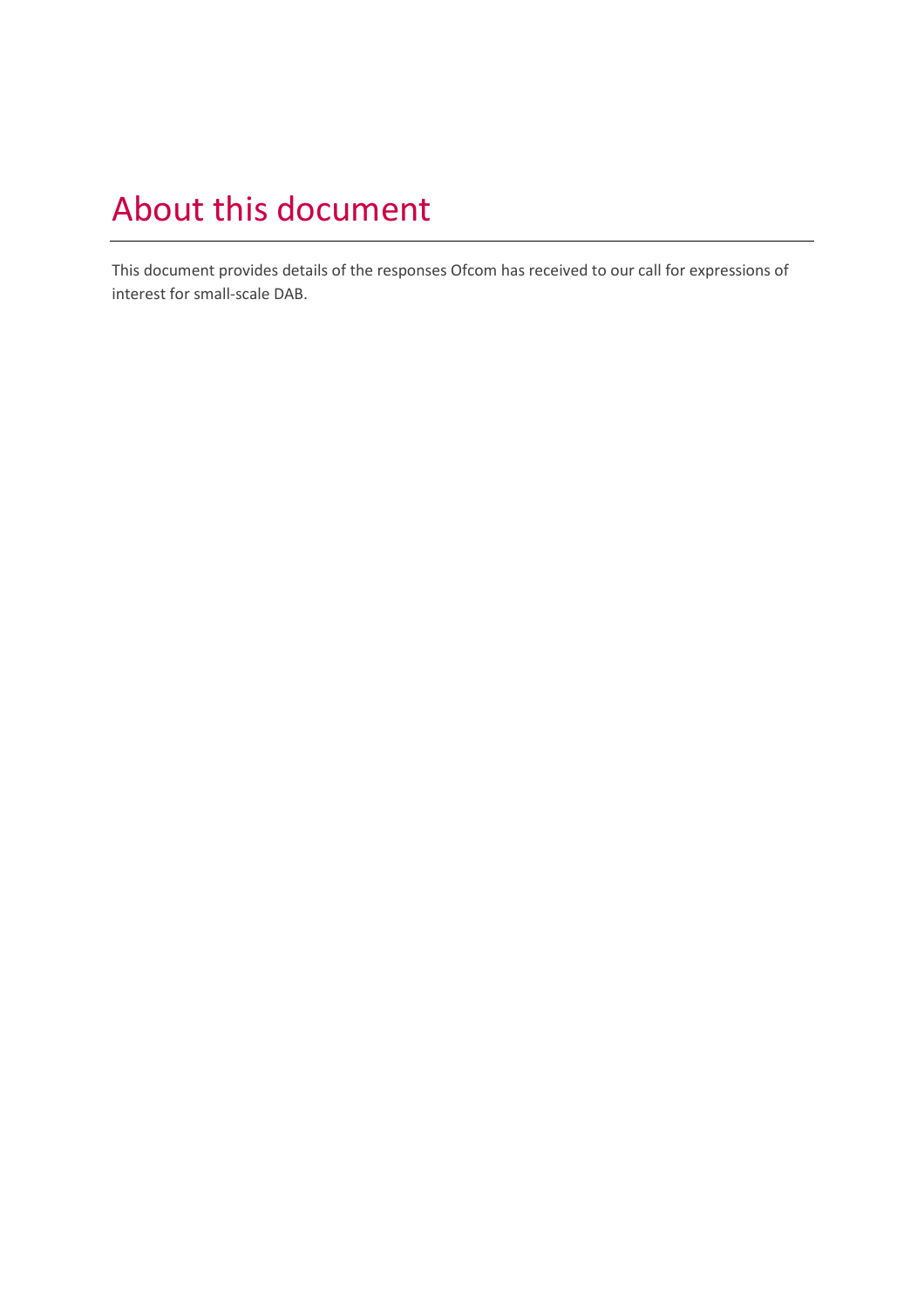#### **Contents**

#### **Section**

| 1. Overview of responses                                                            |  |
|-------------------------------------------------------------------------------------|--|
| 2. General points for stakeholders to note on the expressions of interest responses |  |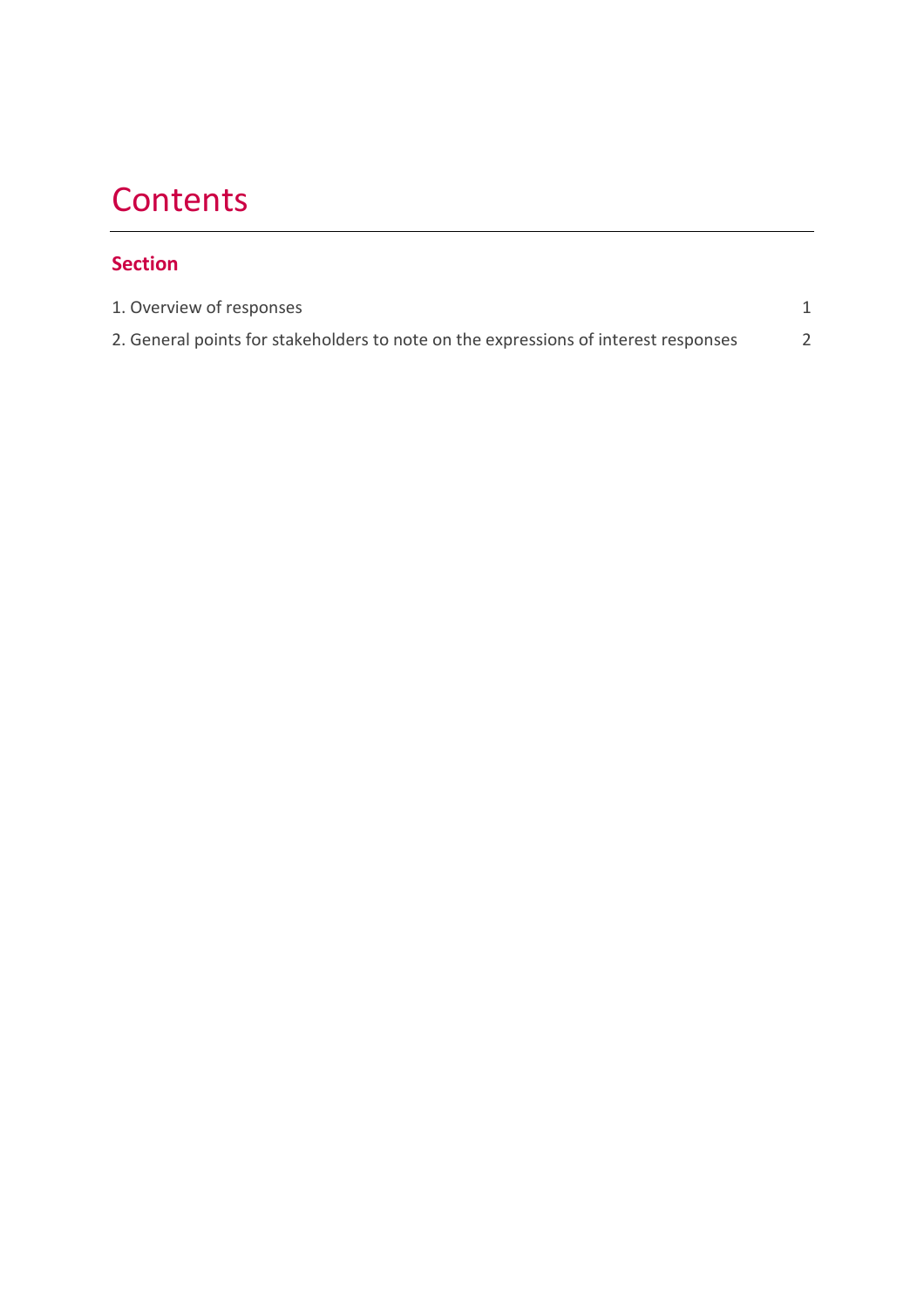#### <span id="page-3-0"></span>1. Overview of responses

- 1.1 Ofcom's call for [expressions of interest](https://www.ofcom.org.uk/consultations-and-statements/category-2/small-scale-dab-interest) from parties who are interested in operating future small scale DAB multiplexes and/or who are interested in providing services on these multiplexes closed on 21 September 2018.
- 1.2 This document contains three maps and accompanying tabulated lists showing the geographic locations for which expressions of interest were received. As we did when we published our call for expressions of interest, we note that the exercise was intended to help us understand likely levels of demand from those wishing to operate small scale DAB multiplexes and services that may be carried on them. The expressions of interest do not confer any rights or obligations on respondents, and nor do the maps and lists we are now publishing.
- 1.3 The maps show a point indicating each location for which we received one or more expressions of interest. This point is at the approximate geographic centre of the coverage area aspiration expressed by the respondent.
	- Map 1 shows locations where one or more respondents indicated an interest in operating a small-scale multiplex.
	- Map 2 shows locations where one or more respondents indicated an interest in operating a programme service on a small-scale multiplex.
	- Map 3 shows locations where one or more respondents indicated an interest in operating both a small-scale multiplex and identified one or more programme services for it.
- 1.4 This document also contains accompanying tables showing the individual locations for which we received expressions of interest. There are three tables, each corresponding to one of the three categories above. The area names in the tables reflect the main area (locality, town, city or wider area) that respondents expressed an interest in serving. Where more than one expression of interest was received in the same location, the number of expressions of interest is shown.
- 1.5 Area names in these tables do not always exactly match the written description submitted by respondents. For example, this may be the case where there was a possible mismatch between a respondent's submitted coverage area map and its written description, or where multiple expressions of interest were received for broadly similar areas. We have also edited location names in a small number of cases to so as not to identify respondents.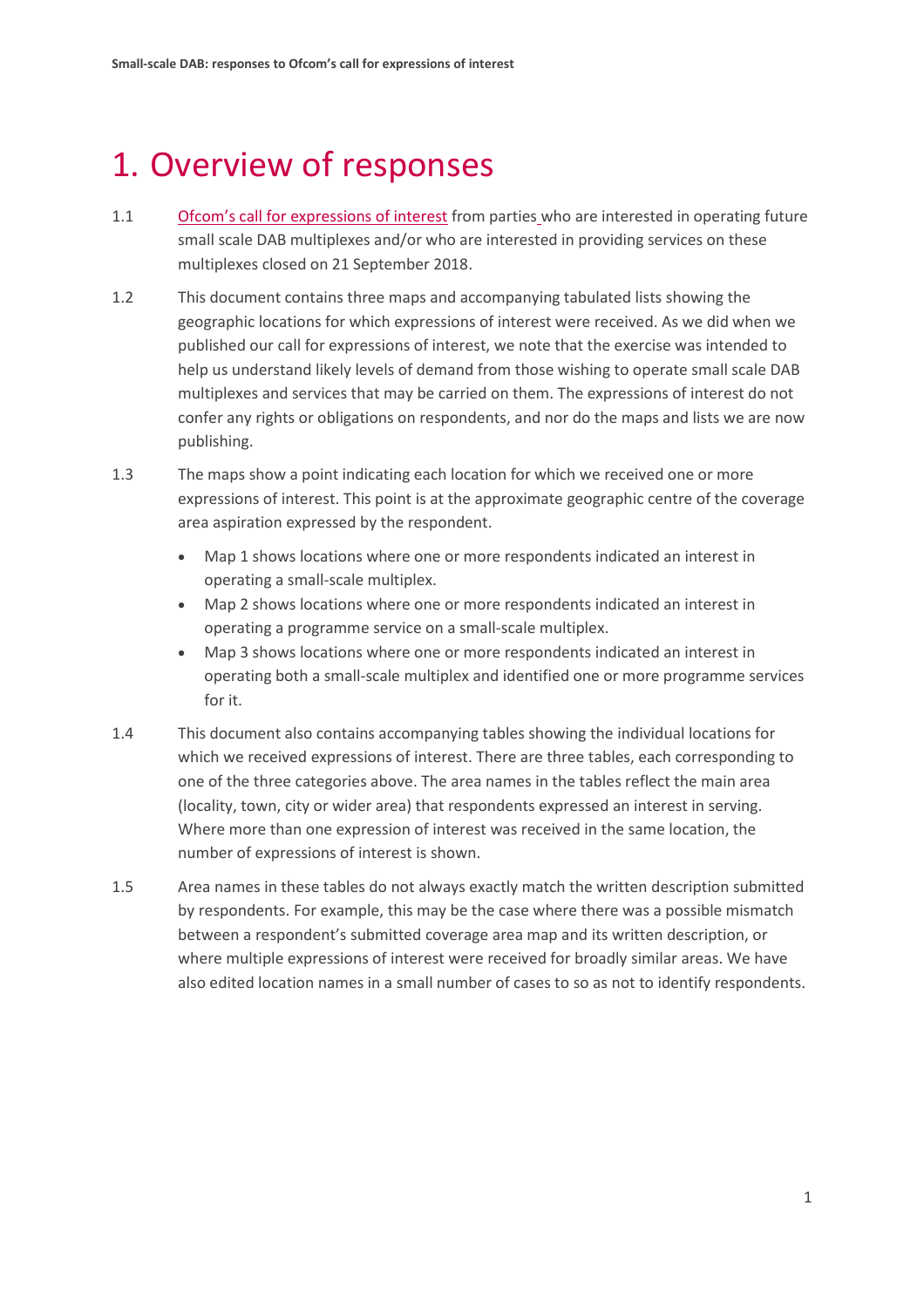## <span id="page-4-0"></span>2. General points for stakeholders to note on the expressions of interest responses

- 2.1 The Government has in its recently [published Government Response](https://assets.publishing.service.gov.uk/government/uploads/system/uploads/attachment_data/file/747992/Small_Scale_DAB_Licensing_consultation__Government_response__3_.pdf) confirmed its intention to limit the coverage area of each small-scale DAB multiplex to a maximum of 40% of the population served by the existing local commercial DAB multiplex in each area (if there is one). We note that some multiplex coverage aspirations received as part of the expressions of interest process exceed this limit.
- 2.2 Only a limited amount of transmission spectrum will be available for small-scale DAB, and it will not be possible for this resource to meet all the demand expressed as part of the expressions of interest process.
- 2.3 The practicality of respondents' coverage area aspirations (from both transmission and spectrum availability perspectives) will have to be assessed by Ofcom following these expressions of interest.
- 2.4 Ofcom will continue to develop spectrum planning scenarios based on the expressions of interest that we have received. However, we do not intend to define a final spectrum plan at this stage. Instead, our forthcoming consultation on the detailed implementation of the small-scale DAB licensing framework (which is expected to be published in 2019) will seek views on the principles we will use for planning the spectrum for SSDAB and the way we will apply those principles. It is important to note that there will be a range of allocation options, and the trade-offs and compromises associated with these options will be determined by Ofcom.
- 2.5 We have also received expressions of interest for serving the Channel Islands as part of this process. However, as Crown Dependencies, UK legislation (such as the enabling legislation for small-scale DAB) is not automatically adopted in the Channel Islands. It is not yet clear whether the administrations of Jersey and Guernsey will adopt the small-scale DAB legislation, though we hope that the situation will become clearer in due course.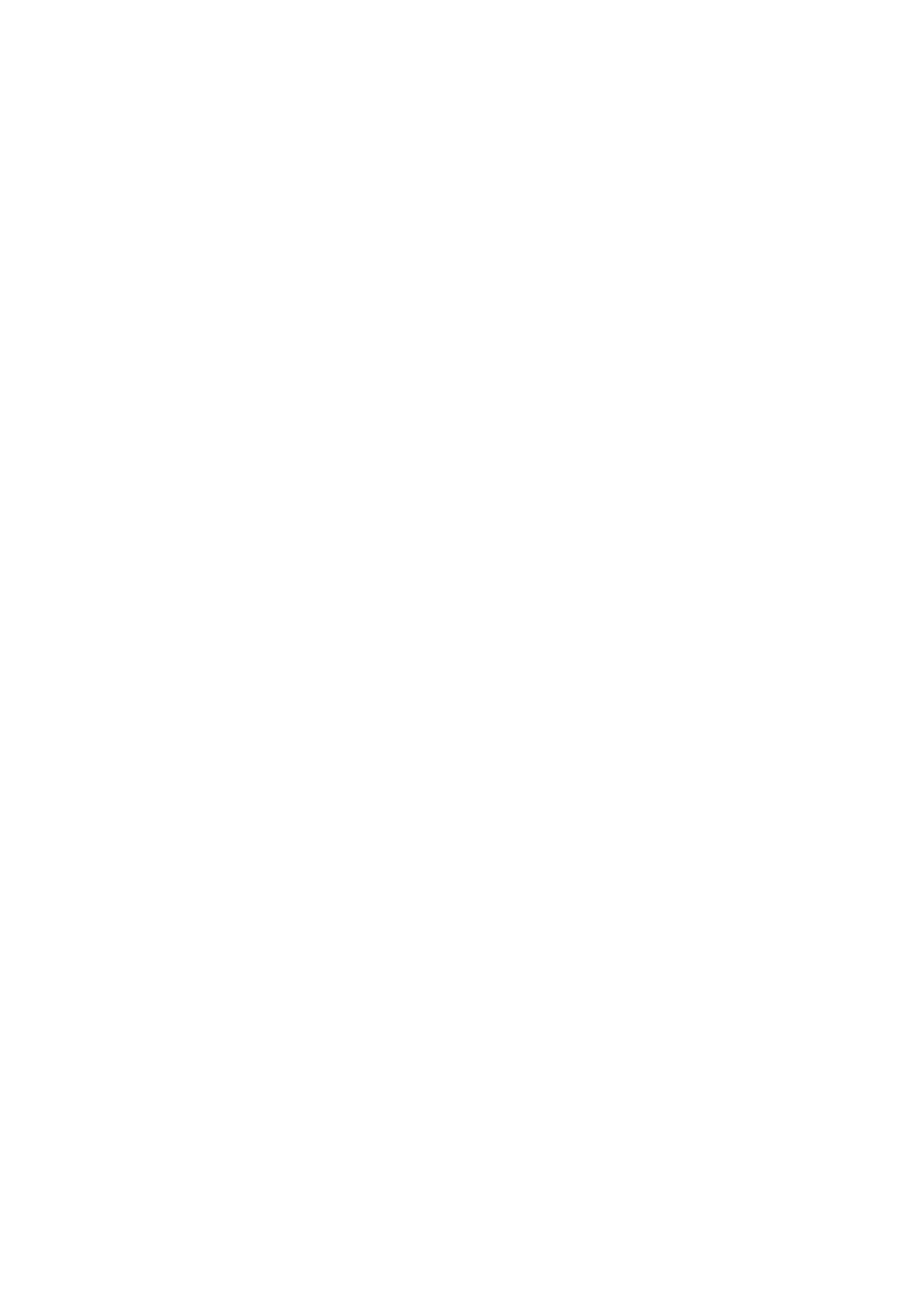## 2. General points for stakeholders to note on the expressions of interest responses

- $2.1$ The Government has in its recently published Government Response confirmed its intention to limit the coverage area of each small-scale DAB multiplex to a maximum of 40% of the population served by the existing local commercial DAB multiplex in each area (if there is one). We note that some multiplex coverage aspirations received as part of the expressions of interest process exceed this limit.
- $2.2$ Only a limited amount of transmission spectrum will be available for small-scale DAB, and it will not be possible for this resource to meet all the demand expressed as part of the expressions of interest process.
- $\bullet$ %0] OE  $\check{S}$ ] }  $V \bullet \sim$  $\check{S}$ ]  $0 \check{S}$  $\check{C}$  } (  $CE \cdot \%_0$  } v v  $\check{S} \cdot [$  }  $\check{A}$   $CE$  P  $2.3$  $dZ$  $\%$  OE Œ spectrum availability perspectives) will have to be assessed by Ofcom following these expressions of interest.
- Ofcom will continue to develop spectrum planning scenarios based on the expressions of  $2.4$ interest that we have received. However, we do not intend to define a final spectrum plan at this stage. Instead, our forthcoming consultation on the detailed implementation of the small-scale DAB licensing framework (which is expected to be published in 2019) will seek views on the principles we will use for planning the spectrum for SSDAB and the way we will apply those principles. It is important to note that there will be a range of allocation options, and the trade-offs and compromises associated with these options will be determined by Ofcom.
- $2.5$ We have also received expressions of interest for serving the Channel Islands as part of this process. However, as Crown Dependencies, UK legislation (such as the enabling legislation for small-scale DAB) is not automatically adopted in the Channel Islands. It is not yet clear whether the administrations of Jersey and Guernsey will adopt the small-scale DAB legislation, though we hope that the situation will become clearer in due course.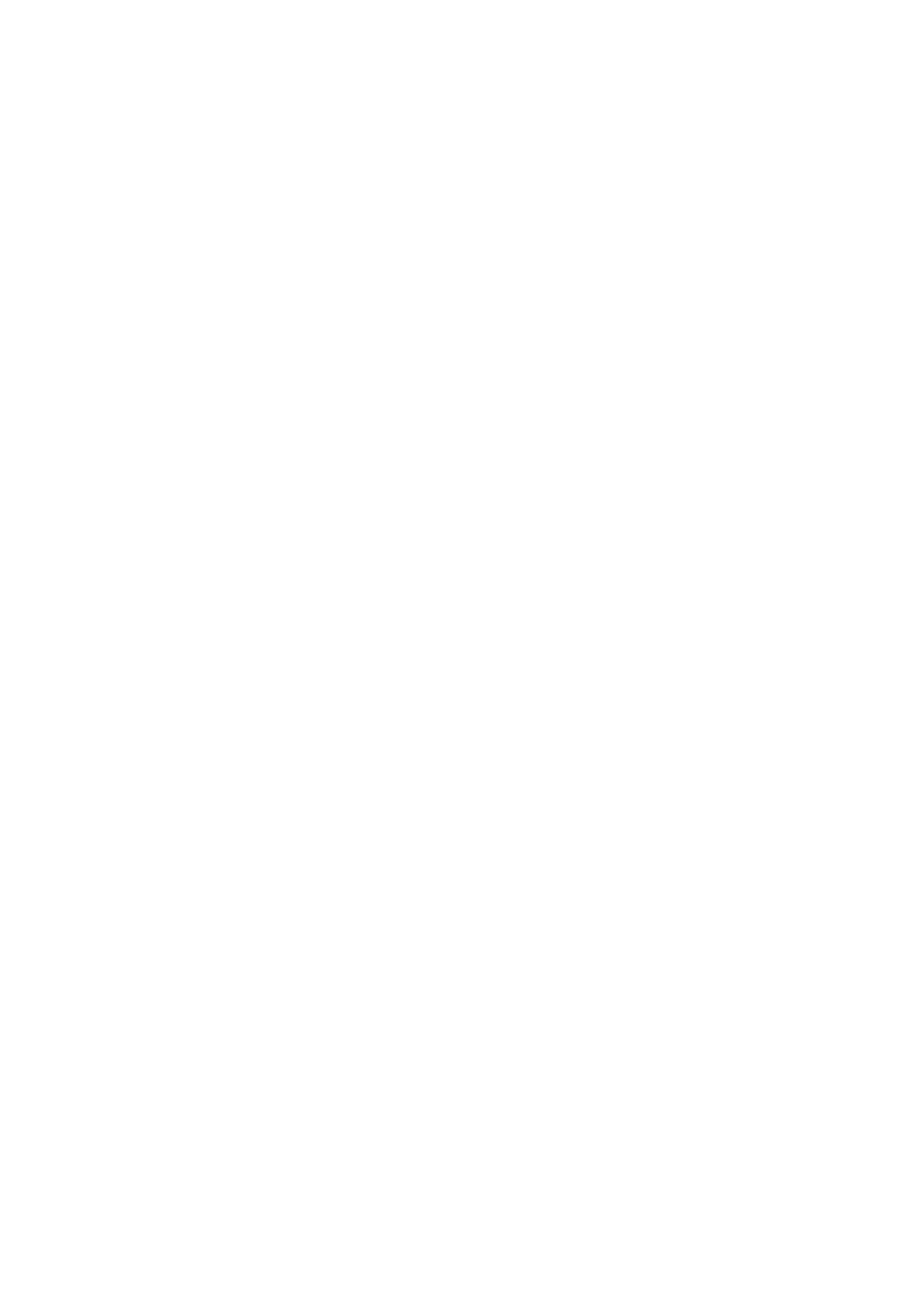| Area                                    | Number of expressions when more than one |
|-----------------------------------------|------------------------------------------|
| Gloucester                              |                                          |
| Gloucestershire South                   |                                          |
| Great Yarmouth & Lowestoft              |                                          |
| Guernsey                                |                                          |
| Guildford                               |                                          |
| Harrogate                               |                                          |
| Hertfordshire                           |                                          |
| Huddersfield, Dewsbury & Wakefield      |                                          |
| Hull                                    |                                          |
| Ipswich                                 | Two expressions of interest              |
| Isle of Wight                           |                                          |
| Jersey                                  |                                          |
| Kings Lynn                              |                                          |
| Leeds                                   | Two expressions of interest              |
| Leeds & Wakefield                       |                                          |
| Leicester                               |                                          |
| Lincoln                                 |                                          |
| Liverpool                               |                                          |
| London - Central                        | Five expressions of interest             |
| London - Hackney, Newham, Tower Hamlets |                                          |
| London - North East                     |                                          |
| London - South                          |                                          |
| Ludgershall                             |                                          |
| Luton                                   |                                          |
| Luton & Stevenage                       |                                          |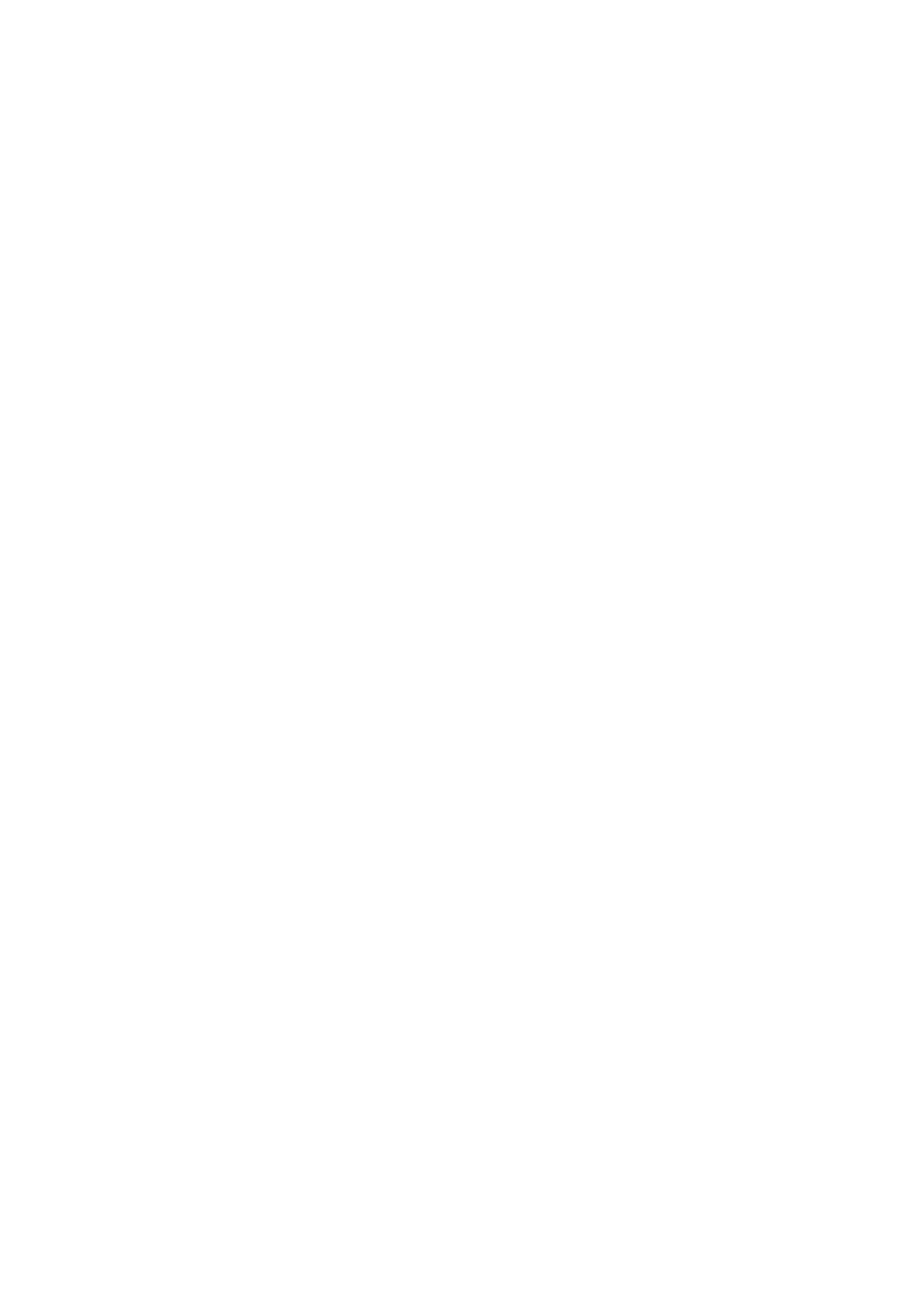#### **Gntents**

#### Section 1. Oerview of responses

|  | 2. Central points for stakholders to note on the expressions of interest responses |  |  |  |
|--|------------------------------------------------------------------------------------|--|--|--|

 $\mathbf{1}$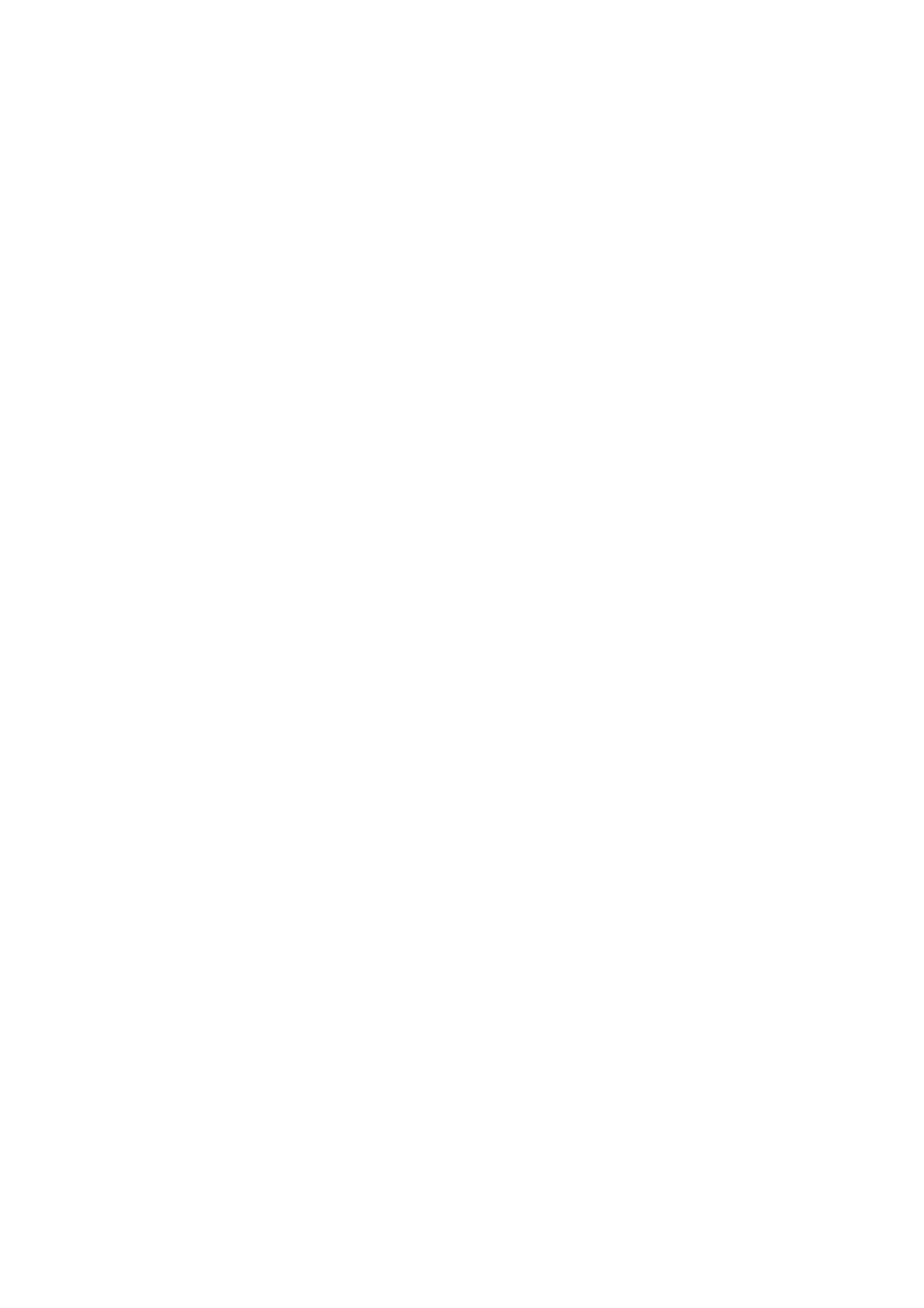| Area                    | Number of expressions when more than one |
|-------------------------|------------------------------------------|
| Wolverhampton & Telford |                                          |
| Worcester               |                                          |
| Worcestershire          |                                          |
| York                    |                                          |
|                         |                                          |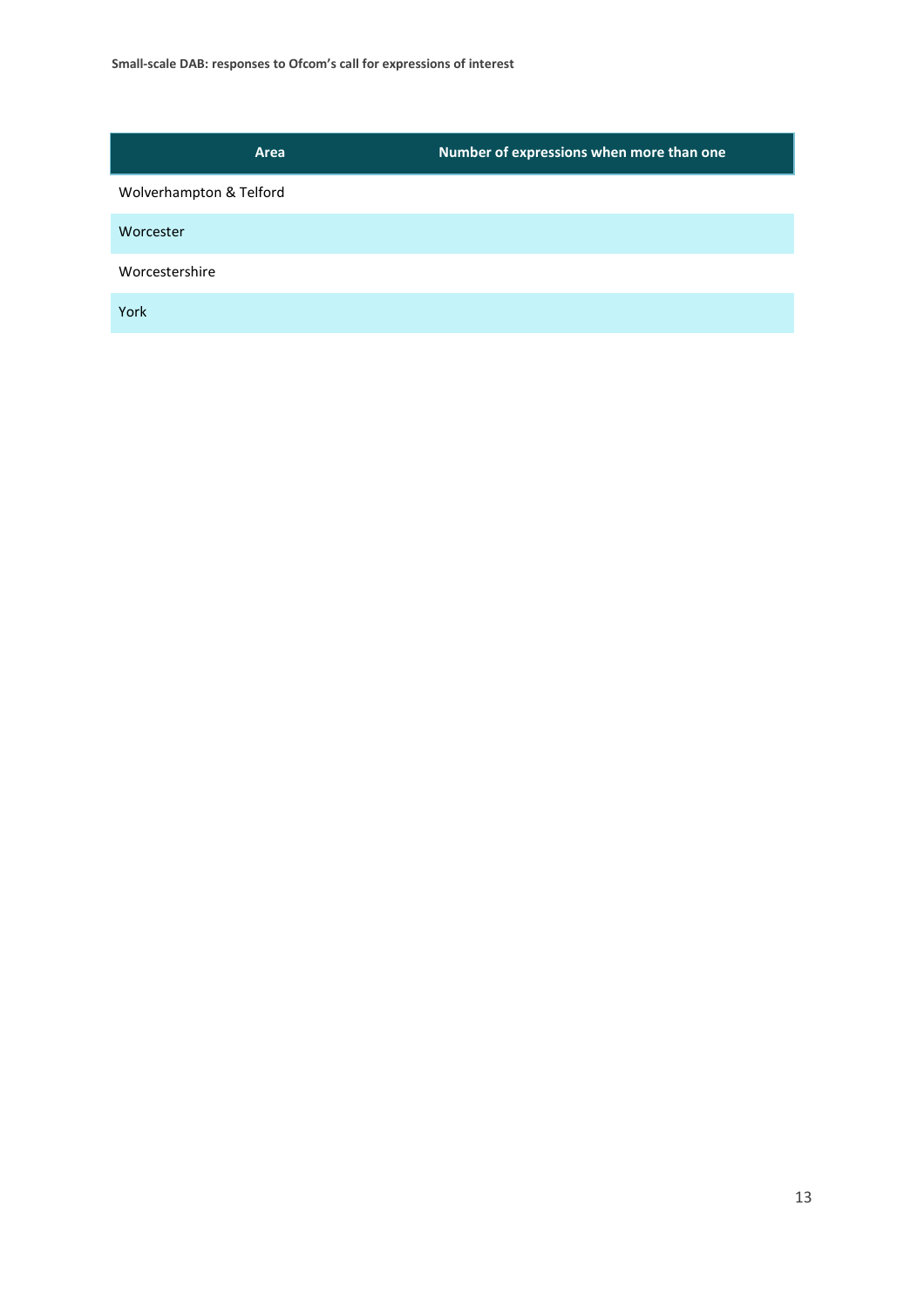**Map 3: small-scale DAB expressions of interest received for smallscale multiplexes with one or more programme services identified in the same expression of interest**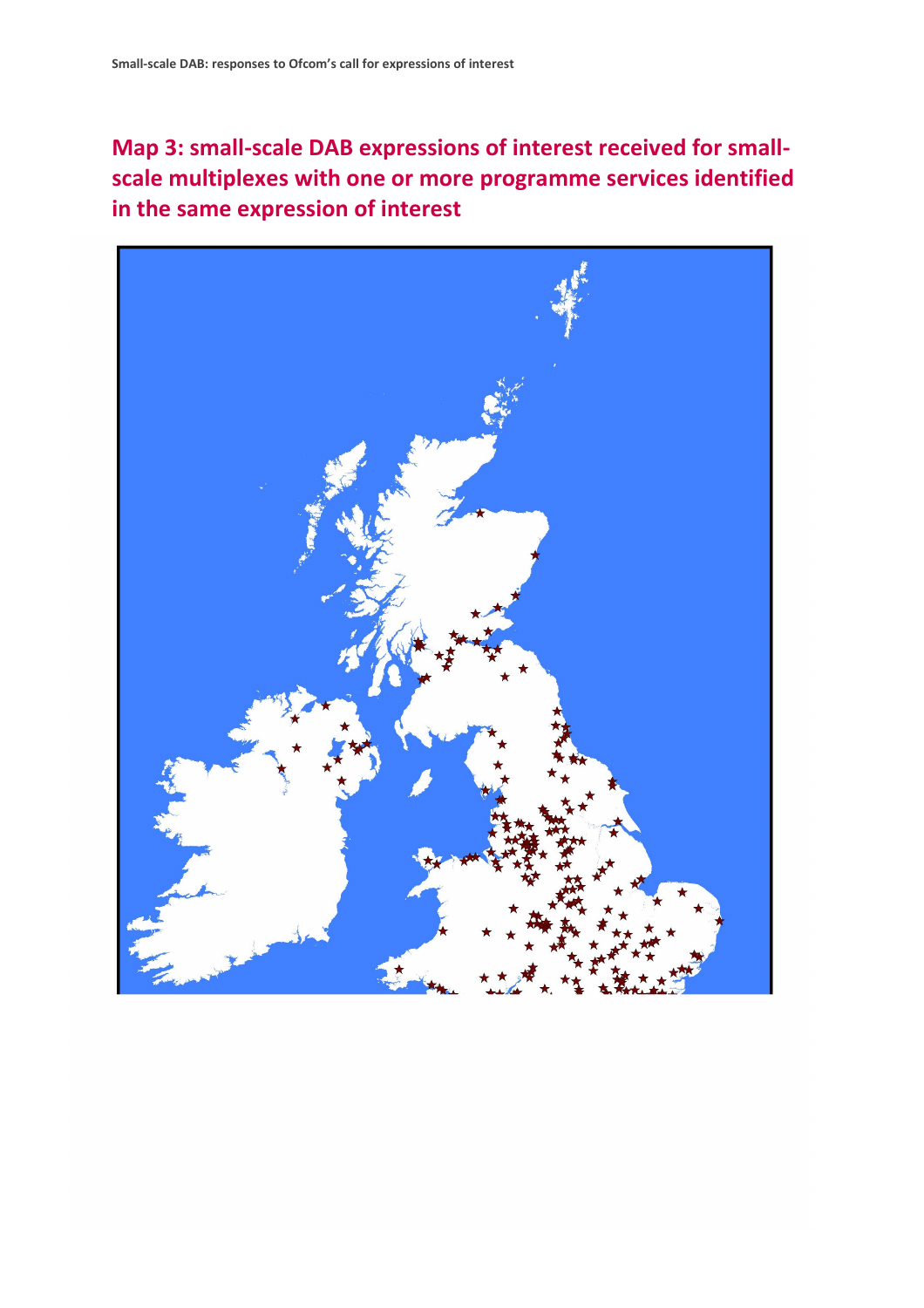#### **Table 3: small-scale DAB expressions of interest for small-scale multiplexes with one or more programme services identified in the same expression of interest**

| <b>Area</b>                            | Number of expressions when more than one |
|----------------------------------------|------------------------------------------|
| Aberdeen                               | Three expressions of interest            |
| Aberystwyth                            |                                          |
| Abingdon, Wallingford & Didcot         |                                          |
| Aldershot & Woking                     |                                          |
| Alton & Borden                         |                                          |
| Alton, Petersfield, Haslemere & Bordon |                                          |
| Andover                                | Three expressions of interest            |
| Anglesey                               |                                          |
| Anglesey & North Gwynedd               |                                          |
| Arbroath, Carnoustie & Montrose        |                                          |
| Armagh                                 |                                          |
| Ashford                                |                                          |
| Ayr & Clyde Coast                      |                                          |
| Ayr & Irvine                           |                                          |
| Ballymena                              |                                          |
| Banbury                                |                                          |
| Banbury & Bicester                     |                                          |
| Barnsley                               |                                          |
| Barrow-in-Furness                      |                                          |
| Basildon                               |                                          |
| <b>Basildon &amp; surrounds</b>        |                                          |
| Basingstoke                            | Two expressions of interest              |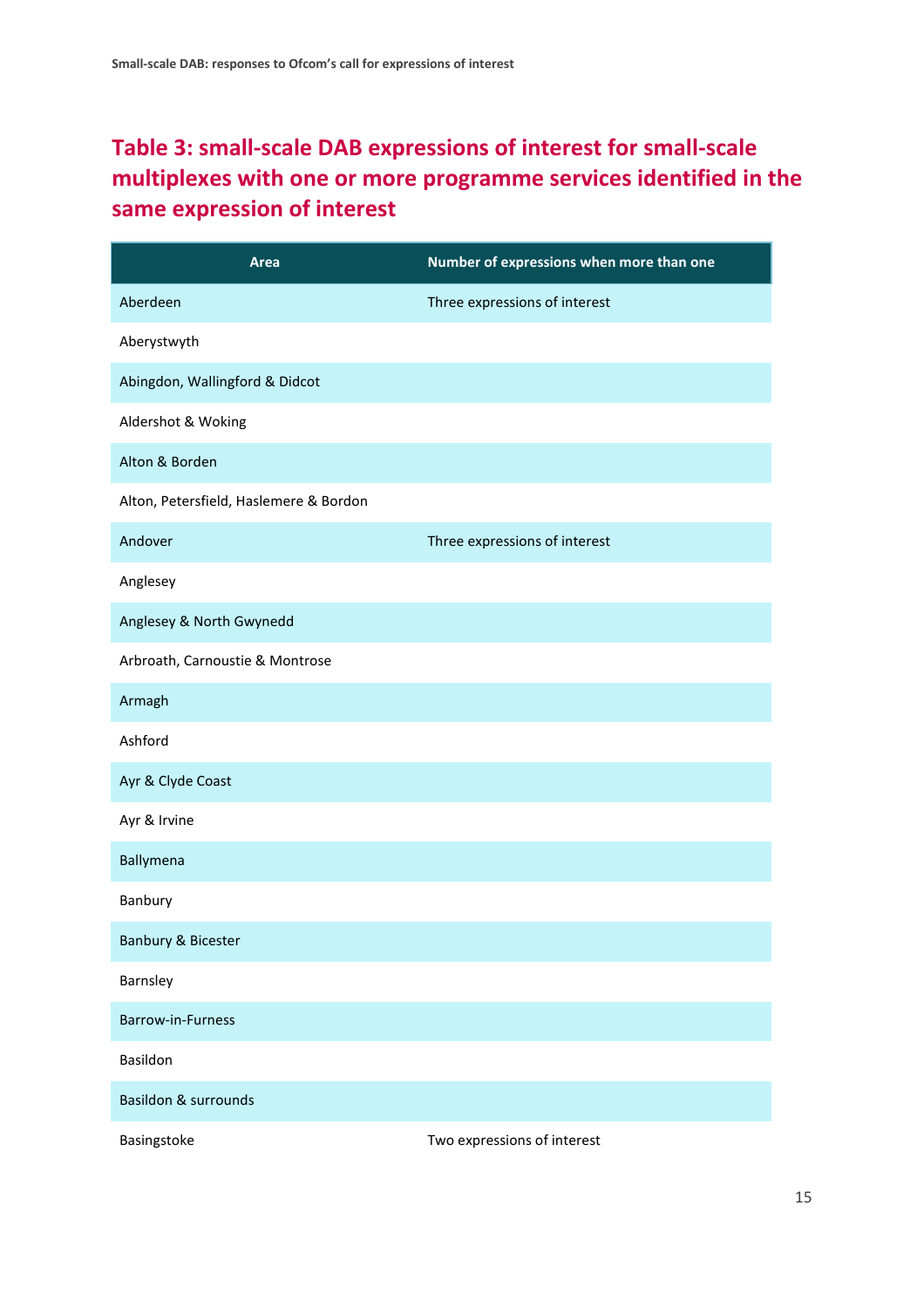| Area                                   | Number of expressions when more than one |
|----------------------------------------|------------------------------------------|
| Basingstoke, Andover & Newbury         |                                          |
| Bath & Midsomer Norton                 |                                          |
| Bath & NE Somerset                     |                                          |
| Bedford                                | Two expressions of interest              |
| Bedfordshire & Milton Keynes           |                                          |
| <b>Belfast</b>                         | Four expressions of interest             |
| Belfast & Belfast Lough                |                                          |
| Belfast & Lisburn                      |                                          |
| Belfast & surrounds                    |                                          |
| Birmingham                             | Four expressions of interest             |
| Birmingham - north                     |                                          |
| Birmingham - south                     |                                          |
| <b>Blackburn</b>                       |                                          |
| Blackburn & Darwen                     |                                          |
| Blackpool                              | Two expressions of interest              |
| Bolton & Bury                          |                                          |
| <b>Boston</b>                          |                                          |
| Boston, Spalding & Skegness            |                                          |
| Bournemouth & Poole                    | Two expressions of interest              |
| Bournemouth, Poole & Purbeck           |                                          |
| Bournemouth, Poole, Purbeck & Ringwood |                                          |
| <b>Bradford</b>                        | Four expressions of interest             |
| Bradford & Keighley                    |                                          |
| <b>Bradford &amp; Leeds</b>            |                                          |
| <b>Bridgend</b>                        |                                          |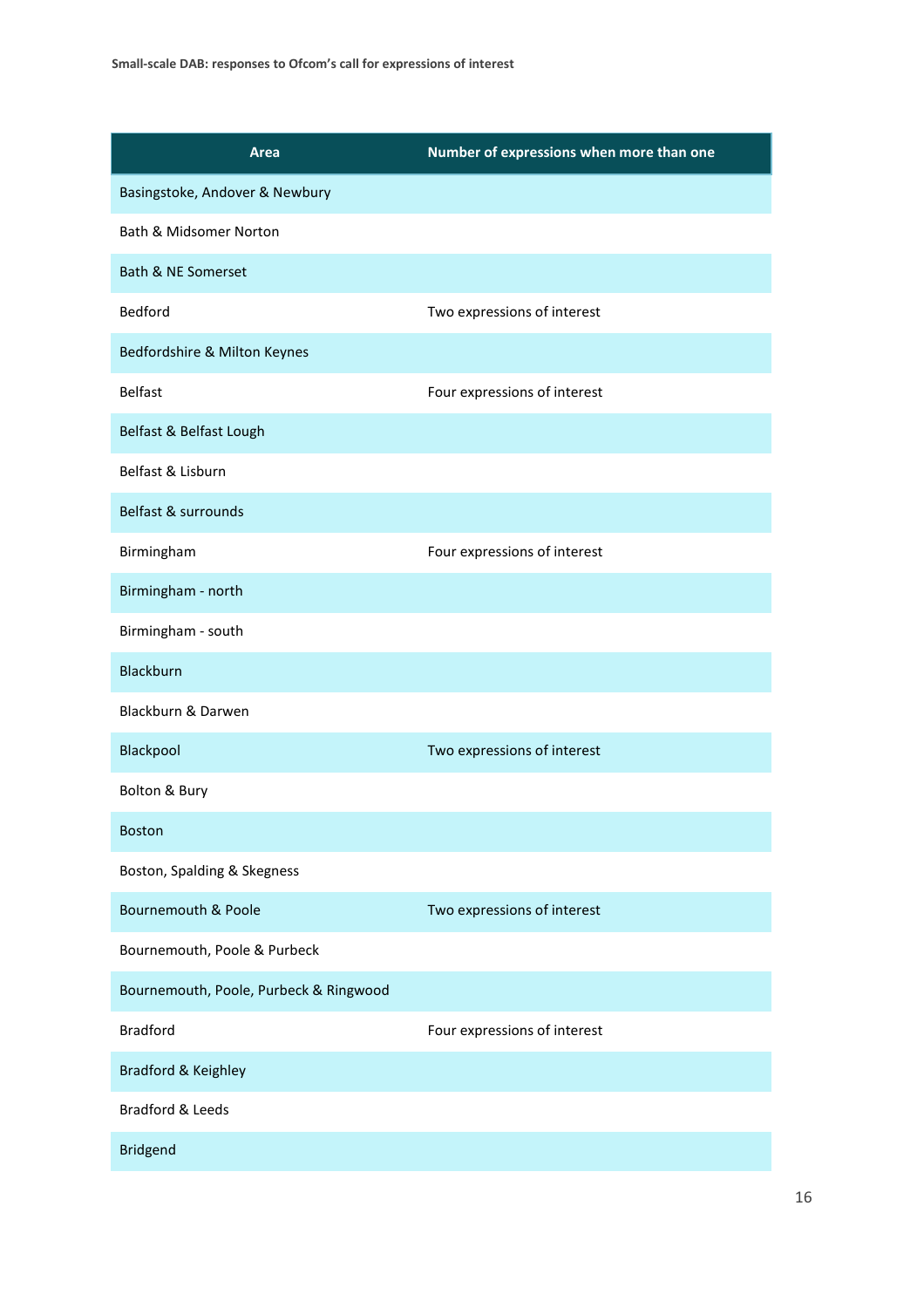| <b>Area</b>                            | Number of expressions when more than one |
|----------------------------------------|------------------------------------------|
| Bridgewater                            |                                          |
| Bridgewater & West Somerset            |                                          |
| Brighton                               | Two expressions of interest              |
| Brighton & East Sussex                 |                                          |
| <b>Bristol</b>                         | Three expressions of interest            |
| Bristol - north                        |                                          |
| Bristol - south                        | Two expressions of interest              |
| <b>Bromley</b>                         |                                          |
| Buckinghamshire                        | Two expressions of interest              |
| Buckinghamshire - south                |                                          |
| Burton-on-Trent & Lichfield            |                                          |
| Bury St Edmunds, Thetford & Mildenhall |                                          |
| Cambridge                              |                                          |
| Cambridge & Ely                        |                                          |
| Cambridge & Newmarket                  |                                          |
| Canterbury                             | Two expressions of interest              |
| Cardiff                                | Three expressions of interest            |
| Cardiff & the Vale of Glamorgan        |                                          |
| Carlisle                               |                                          |
| Carlisle & Penrith                     |                                          |
| Channel Isles                          |                                          |
| Chelmsford                             | Two expressions of interest              |
| Chelmsford & Colchester                |                                          |
| Cheltenham & Gloucester                | Two expressions of interest              |
|                                        |                                          |

Cheltenham & Gloucestershire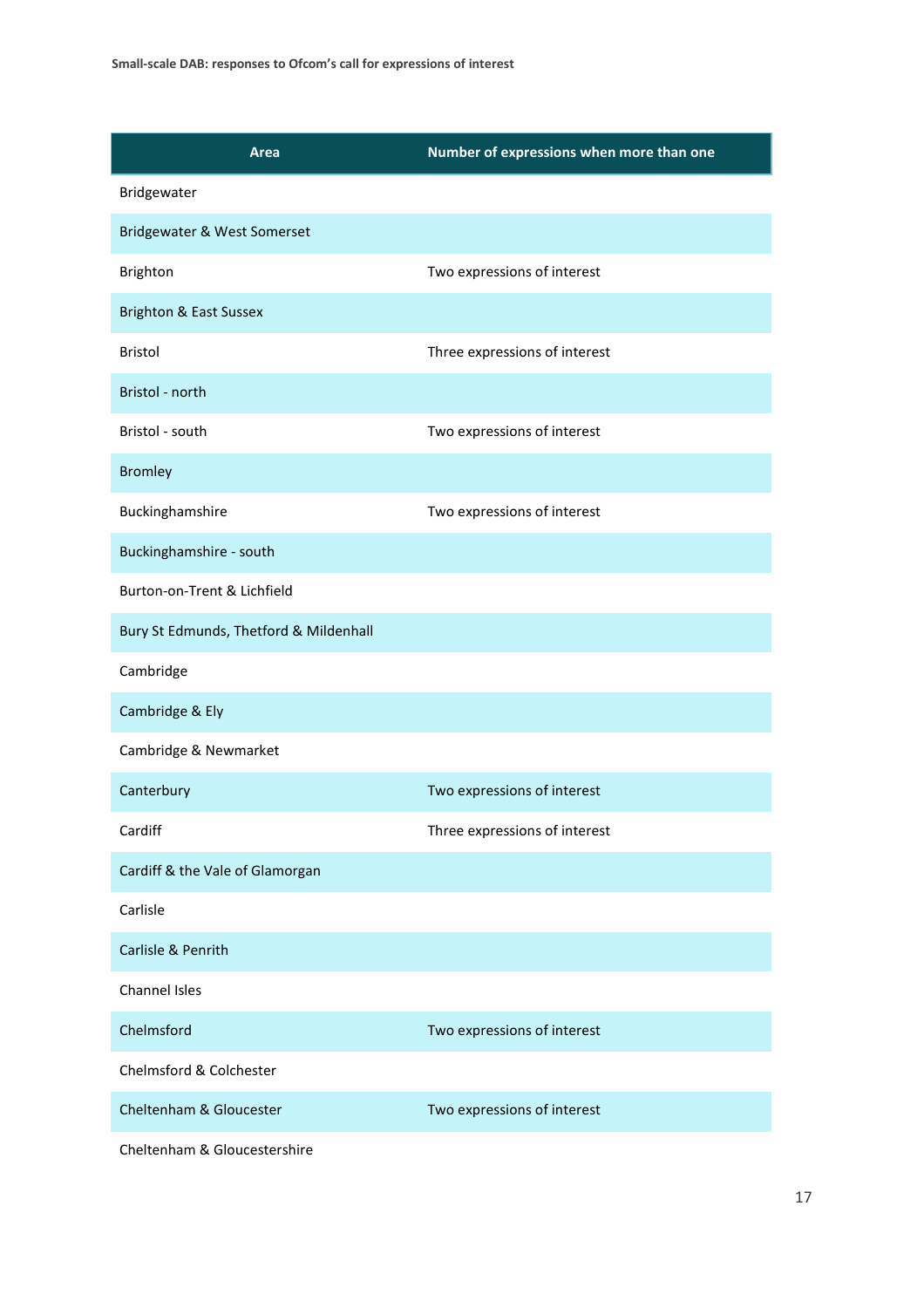| <b>Area</b>                          | Number of expressions when more than one |
|--------------------------------------|------------------------------------------|
| Cheltenham, Gloucester & Tewksbury   |                                          |
| Cheshire - east                      | Two expressions of interest              |
| Cheshire - mid                       |                                          |
| Chester                              |                                          |
| Chesterfield                         |                                          |
| Chesterfield, Bakewell & Matlock     |                                          |
| <b>Chichester &amp; West Sussex</b>  |                                          |
| Colchester                           | Two expressions of interest              |
| Coleraine                            |                                          |
| Colwyn Bay                           | Two expressions of interest              |
| Corby & Surrounds                    |                                          |
| Corby, Kettering & Market Harborough |                                          |
| Coventry                             | Three expressions of interest            |
| Coventry & Rugby                     |                                          |
| Cumbernauld & Coatbridge             |                                          |
| Cumbria & The Lake District          |                                          |
| Darlington                           |                                          |
| Darlington & Aycliffe                |                                          |
| Derby                                | Two expressions of interest              |
| Derby & Burton-on-Trent              |                                          |
| Derry / Londonderry                  |                                          |
| Devizes                              |                                          |
| Doncaster                            |                                          |
| Doncaster & Barnsley                 |                                          |
| Dover, Folkestone & New Romney       |                                          |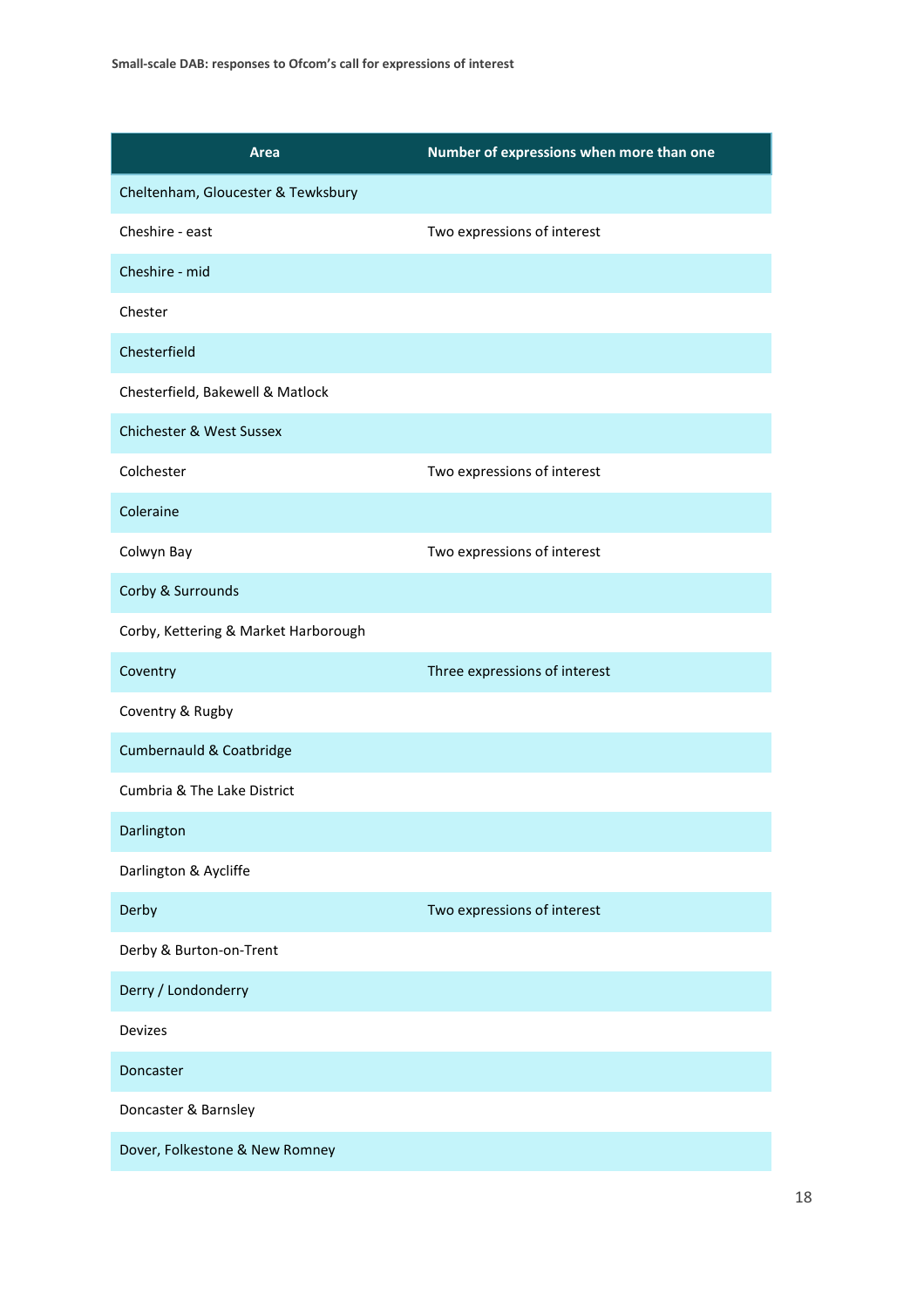| Area                         | Number of expressions when more than one |
|------------------------------|------------------------------------------|
| Dundee                       | Two expressions of interest              |
| Dunfermline                  |                                          |
| Durham                       |                                          |
| East Lancashire              |                                          |
| Eastbourne                   |                                          |
| Eastbourne, Newhaven & Lewes |                                          |
| Edinburgh                    | Two expressions of interest              |
| Edinburgh & Lothian          |                                          |
| Egham, N Surrey & SE Berks   |                                          |
| Ely                          |                                          |
| Enniskillen                  |                                          |
| <b>Erewash District</b>      |                                          |
| Exeter                       |                                          |
| Exeter & Teignbridge         |                                          |
| Exmoor - south               |                                          |
| Exmouth                      |                                          |
| Farnborough                  |                                          |
| Folkestone                   |                                          |
| Foyle - north-west           |                                          |
| Galashiels                   |                                          |
| Glasgow                      | Eight expressions of interest            |
| Glenrothes                   |                                          |
| Glossop & Buxton             |                                          |
| Gravesend                    |                                          |
| Great Yarmouth & Lowestoft   |                                          |

19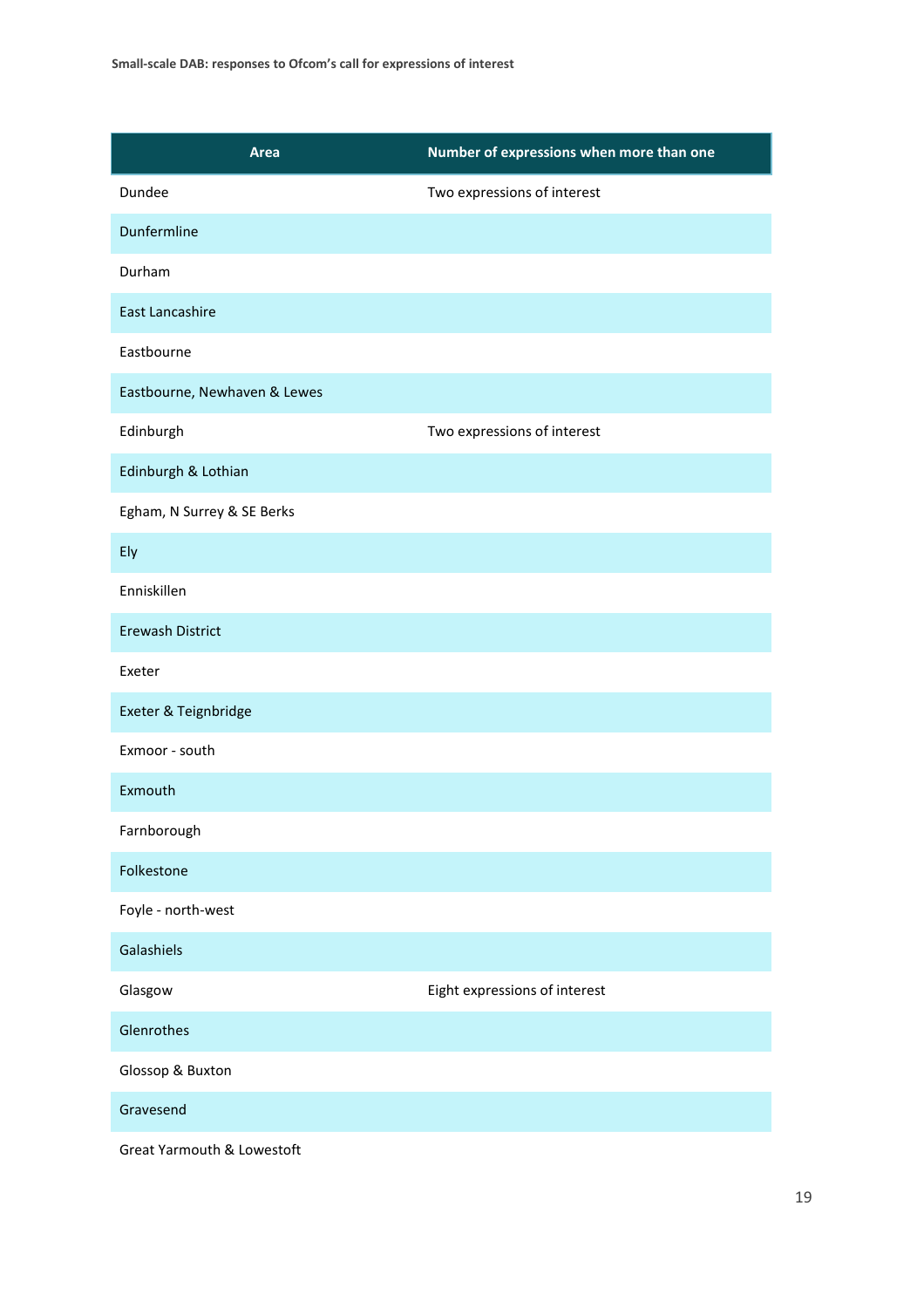| Area                               | Number of expressions when more than one |
|------------------------------------|------------------------------------------|
| Guildford                          |                                          |
| Guildford & Woking                 |                                          |
| Harlow                             |                                          |
| Harrogate                          |                                          |
| Harrogate & Skipton                |                                          |
| Haslemere, Alton & Farnborough     |                                          |
| <b>Hastings</b>                    | Two expressions of interest              |
| Helensburgh                        |                                          |
| Hertfordshire                      | Two expressions of interest              |
| Honiton                            |                                          |
| Honiton, Sidmouth & Ottery St Mary |                                          |
| Huddersfield                       |                                          |
| Huddersfield, Dewsbury & Wakefield |                                          |
| Hull                               | Two expressions of interest              |
| Humber - south                     |                                          |
| Huntingdon & Surrounds             |                                          |
| Inverclyde                         |                                          |
| Inverclyde & Helensburgh           |                                          |
| Ipswich                            |                                          |
| Ipswich & Felixstowe               |                                          |
| Ipswich, Stowmarket & Wickham      |                                          |
| Isle Of Sheppey                    |                                          |
| Isle of Wight                      | Three expressions of interest            |
| Isles of Scilly                    |                                          |
| Kendal & surrounding area          |                                          |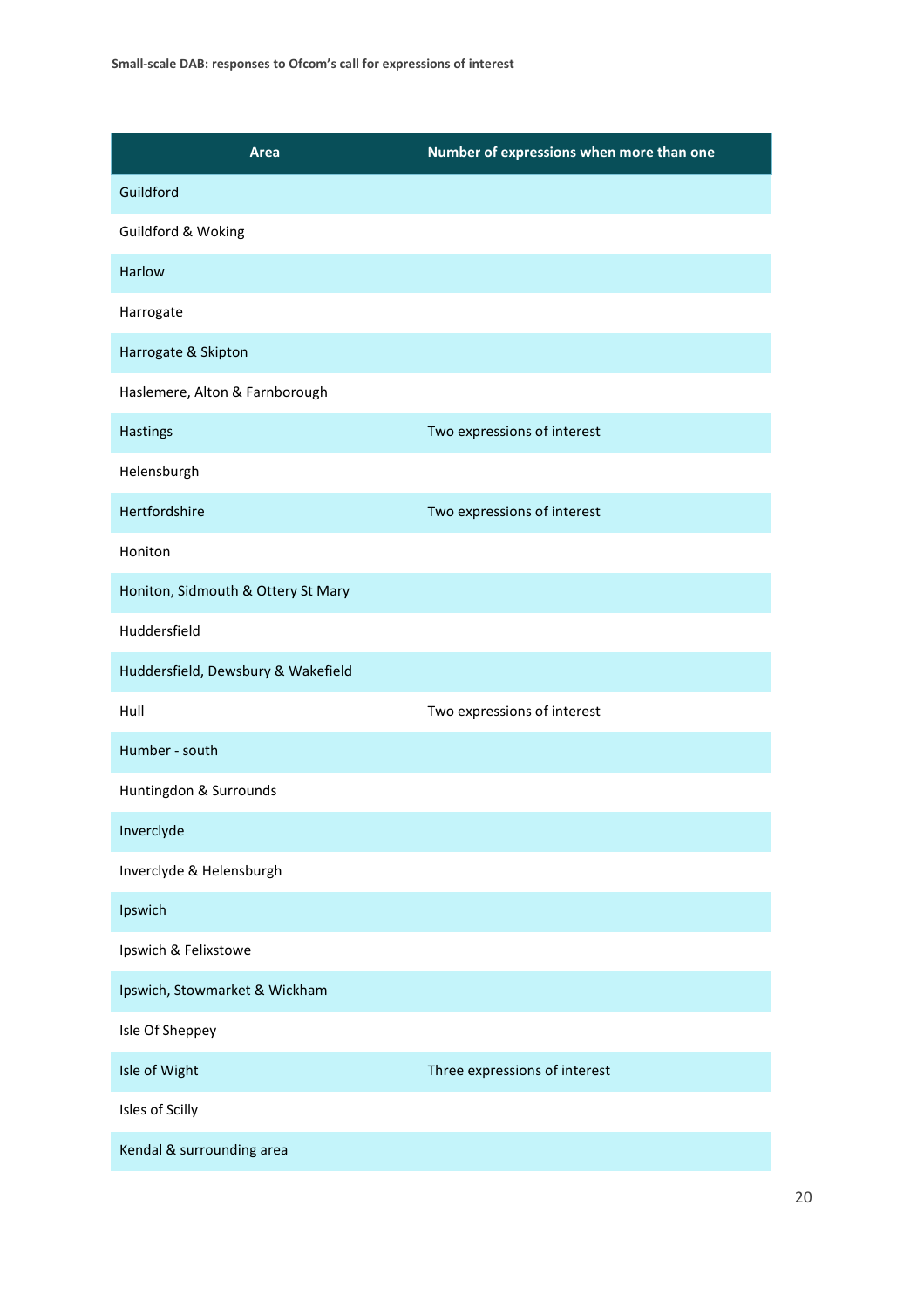| Area                                        | Number of expressions when more than one |
|---------------------------------------------|------------------------------------------|
| Kettering & Huntingdon                      |                                          |
| Kings Lynn                                  | Two expressions of interest              |
| Lanarkshire                                 | Two expressions of interest              |
| Lancaster                                   |                                          |
| Lancaster & Morecambe                       |                                          |
| Leamington Spa & Stratford-upon-Avon        |                                          |
| Leamington Spa, Warwick & Kenilworth        |                                          |
| Leeds                                       | Six expressions of interest              |
| Leek & Biddulph                             |                                          |
| Leicester                                   | Three expressions of interest            |
| Leicester, Coalville, Melton Mowbray        |                                          |
| Lincoln                                     |                                          |
| Lincoln & Newark-on-Trent                   |                                          |
| Liverpool                                   | Five expressions of interest             |
| Liverpool, Birkenhead, Southport, St Helens |                                          |
| Llanelli                                    |                                          |
| London - central                            | Two expressions of interest              |
| London - east                               | Four expressions of interest             |
| London - east & central                     |                                          |
| London - north                              | Five expressions of interest             |
| London - north-east                         |                                          |
| London - south                              | Four expressions of interest             |
| London - south-west                         |                                          |
| London - west                               | Six expressions of interest              |
|                                             |                                          |

London & Thames Estuary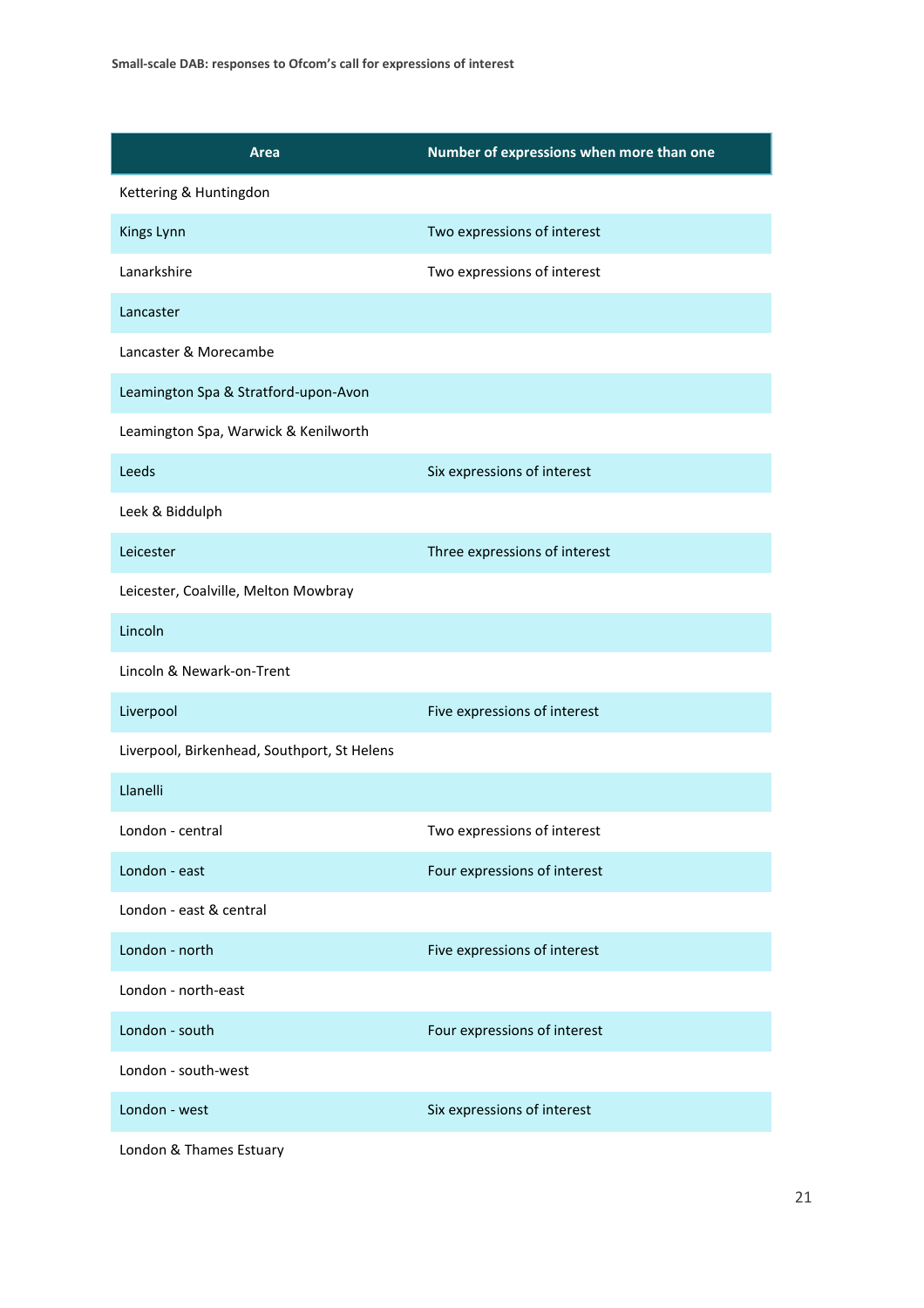| Area                                       | Number of expressions when more than one |
|--------------------------------------------|------------------------------------------|
| London North East & South West Essex       |                                          |
| South Moray Coast                          |                                          |
| Loughborough                               | Two expressions of interest              |
| Ludlow, Cleobury Mortimer & Tenbury Wells  |                                          |
| Luton                                      |                                          |
| Luton & Watford                            |                                          |
| Lynton & Lynmouth                          |                                          |
| Maidstone                                  | Three expressions of interest            |
| Maidstone & Medway Towns                   |                                          |
| Manchester                                 | Three expressions of interest            |
| Manchester - central                       |                                          |
| Manchester - east                          | Two expressions of interest              |
| Manchester - north-west                    |                                          |
| Manchester - south                         |                                          |
| Manchester - south & Salford               |                                          |
| Manchester, Rochdale & Bolton              |                                          |
| Margate                                    |                                          |
| Margate & Ramsgate                         |                                          |
| <b>Medway Towns</b>                        | Three expressions of interest            |
| Mid Sussex                                 |                                          |
| Mid Wiltshire                              |                                          |
| Middlesbrough                              | Three expressions of interest            |
| Middlesbrough, Stockton Redcar & Cleveland |                                          |
| Midlothian & South Midlothian              |                                          |
| <b>Milton Keynes</b>                       |                                          |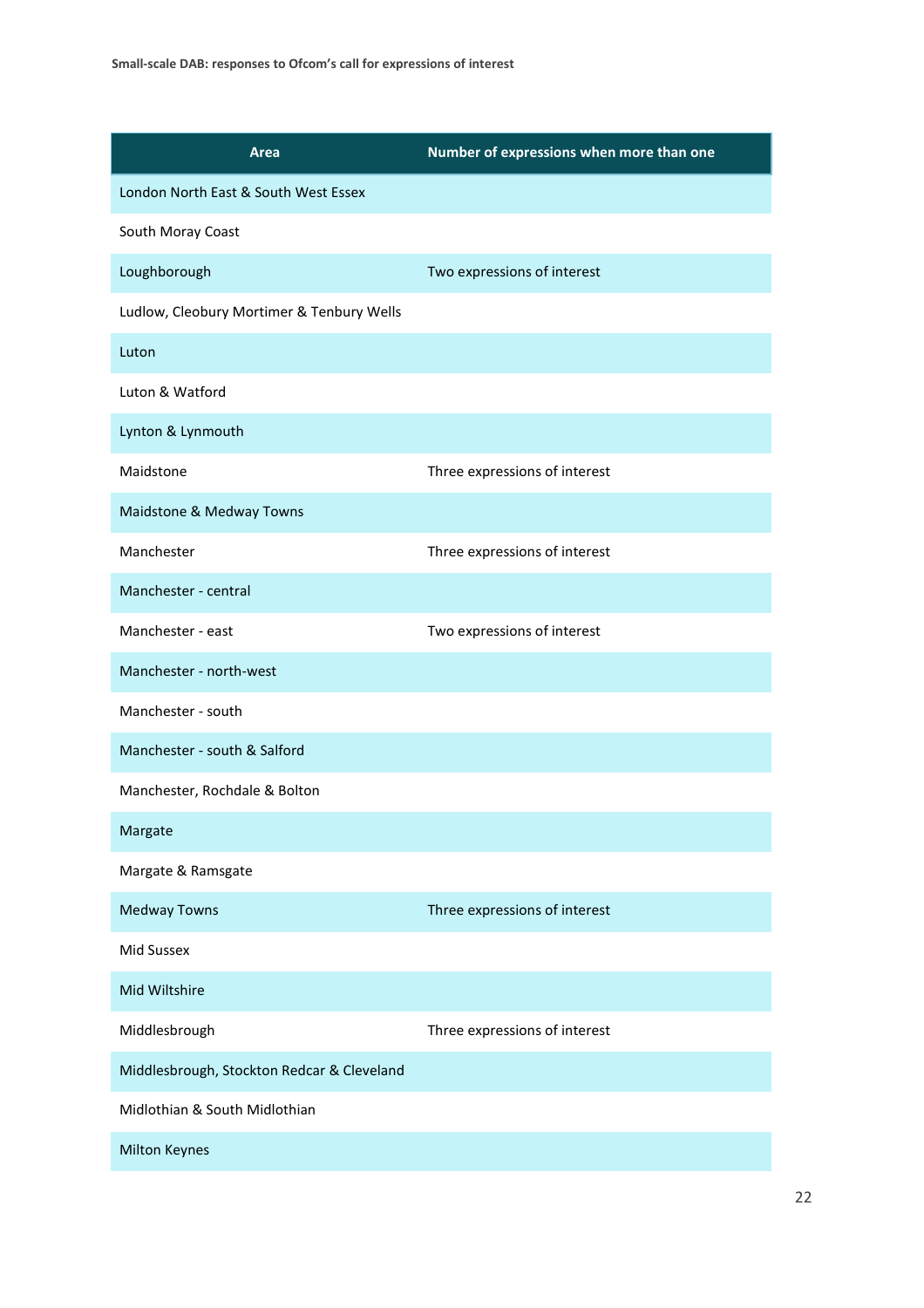| Area                                 | Number of expressions when more than one |
|--------------------------------------|------------------------------------------|
| Milton Keynes, Brackley & Bicester   |                                          |
| Minehead & Watchet                   |                                          |
| Monmouth                             |                                          |
| Newark-on-Trent                      |                                          |
| Newbury                              |                                          |
| Newcastle                            | Two expressions of interest              |
| Newmarket                            |                                          |
| Newport                              | Two expressions of interest              |
| Newport & Chepstow                   |                                          |
| Newquay, St Austell & Truro          |                                          |
| Newry                                |                                          |
| Newry & South Ulster                 |                                          |
| Newton Abbot, Totnes & Buckfastleigh |                                          |
| North Berkshire & South Oxfordshire  |                                          |
| North Kent                           |                                          |
| North Norfolk                        |                                          |
| North Sussex                         |                                          |
| Northallerton                        |                                          |
| Northampton                          |                                          |
| Norwich                              | Three expressions of interest            |
| Nottingham                           | Three expressions of interest            |
| Nottingham & Mansfield               |                                          |
| Nuneaton & surrounds                 |                                          |
| Oldham                               |                                          |
| Oldham & Rochdale                    |                                          |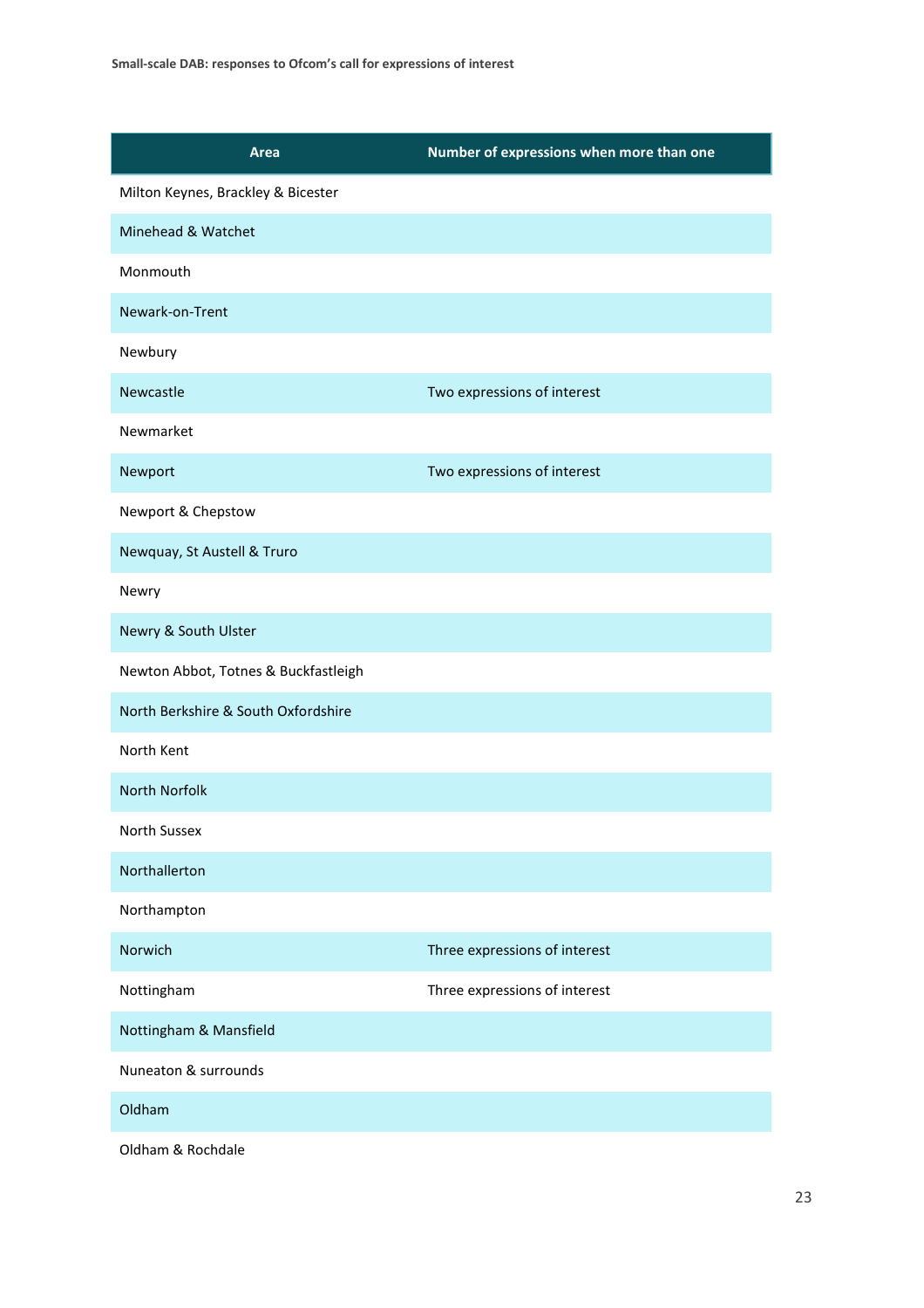| Area                                    | Number of expressions when more than one |
|-----------------------------------------|------------------------------------------|
| Omagh                                   |                                          |
| Oxford                                  |                                          |
| Oxford & Didcot                         |                                          |
| Pembrokeshire                           |                                          |
| Penistone & Stocksbridge                |                                          |
| Perth                                   |                                          |
| Peterborough                            | Three expressions of interest            |
| Petersfield                             |                                          |
| Plymouth                                |                                          |
| Plymouth & South Hams                   |                                          |
| Portadown                               |                                          |
| Portsmouth                              |                                          |
| Portsmouth & Northern Isle of Wight     |                                          |
| Portsmouth & Petersfield                |                                          |
| Powys                                   |                                          |
| Prestatyn                               |                                          |
| Preston                                 | Two expressions of interest              |
| Preston & Chorley                       |                                          |
| Reading                                 | Three expressions of interest            |
| Redhill & Reigate and surrounding areas |                                          |
| Rhyl                                    |                                          |
| Richmond & Catterick                    |                                          |
| Ripley                                  |                                          |
| Rotherham                               |                                          |
| Royston                                 |                                          |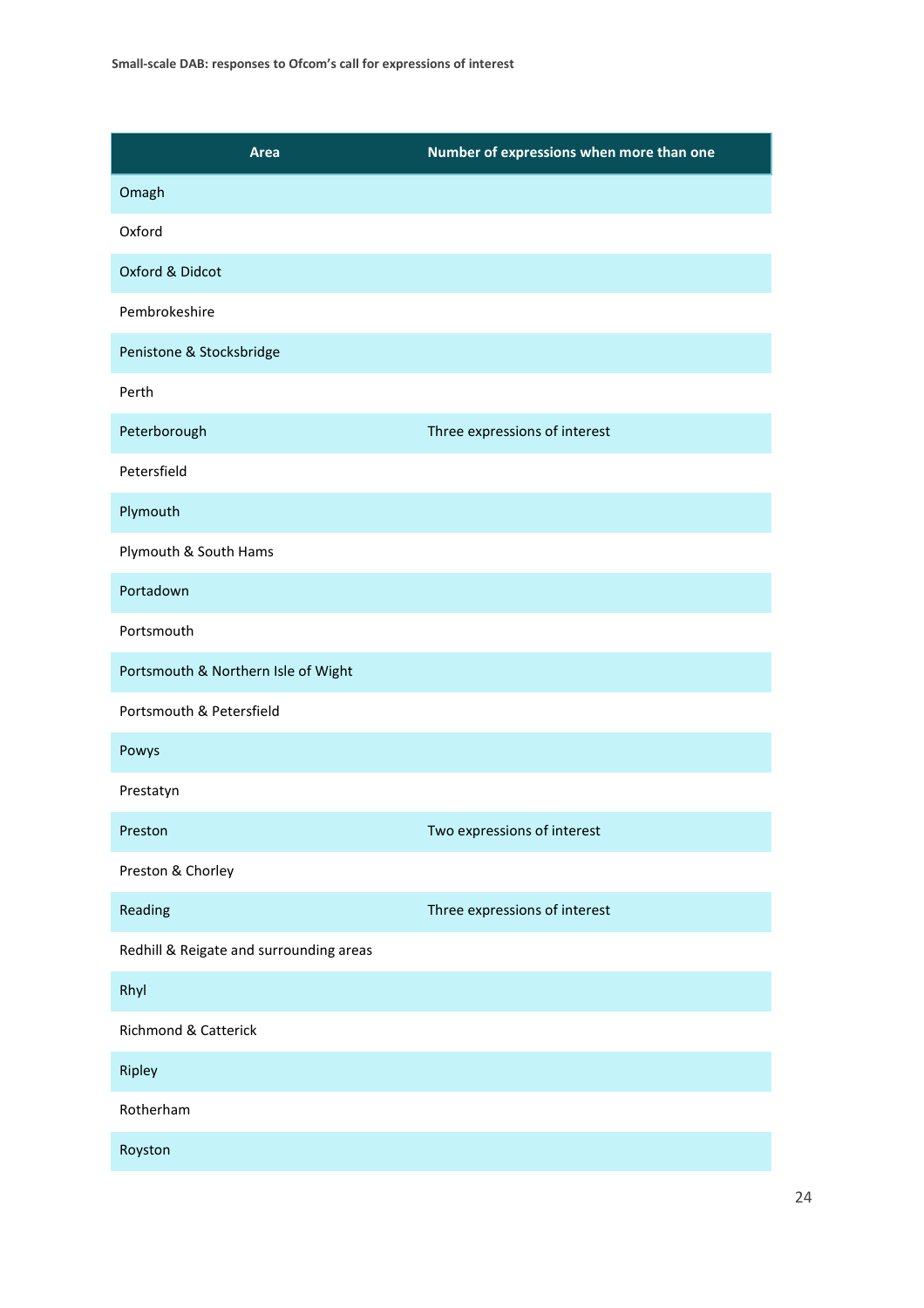| <b>Area</b>                            | Number of expressions when more than one |
|----------------------------------------|------------------------------------------|
| Rugby                                  |                                          |
| <b>Rutland &amp; Stamford</b>          |                                          |
| Saffron Walden                         |                                          |
| Salford                                |                                          |
| Salisbury & Shaftesbury                |                                          |
| Salisbury & Warminster                 |                                          |
| Salisbury Plain                        |                                          |
| Scarborough                            |                                          |
| The Isles of Scilly                    |                                          |
| Scottish Borders - eastern             |                                          |
| Sedgemoor                              |                                          |
| Shaftesbury & Blandford Forum          |                                          |
| Shaftesbury & Wincanton                |                                          |
| Sheffield                              | Two expressions of interest              |
| Sheffield & Rotherham                  | Two expressions of interest              |
| Sidmouth                               | Two expressions of interest              |
| Sittingbourne                          | Two expressions of interest              |
| Skipton & Ilkley                       |                                          |
| South Bucks District                   |                                          |
| South Craven, Wharfedale, Worth Valley |                                          |
| South East Devon                       |                                          |
| South East Northumberland              |                                          |
| South Gloucestershire                  |                                          |
| South Hams                             |                                          |
| South Lincolnshire                     |                                          |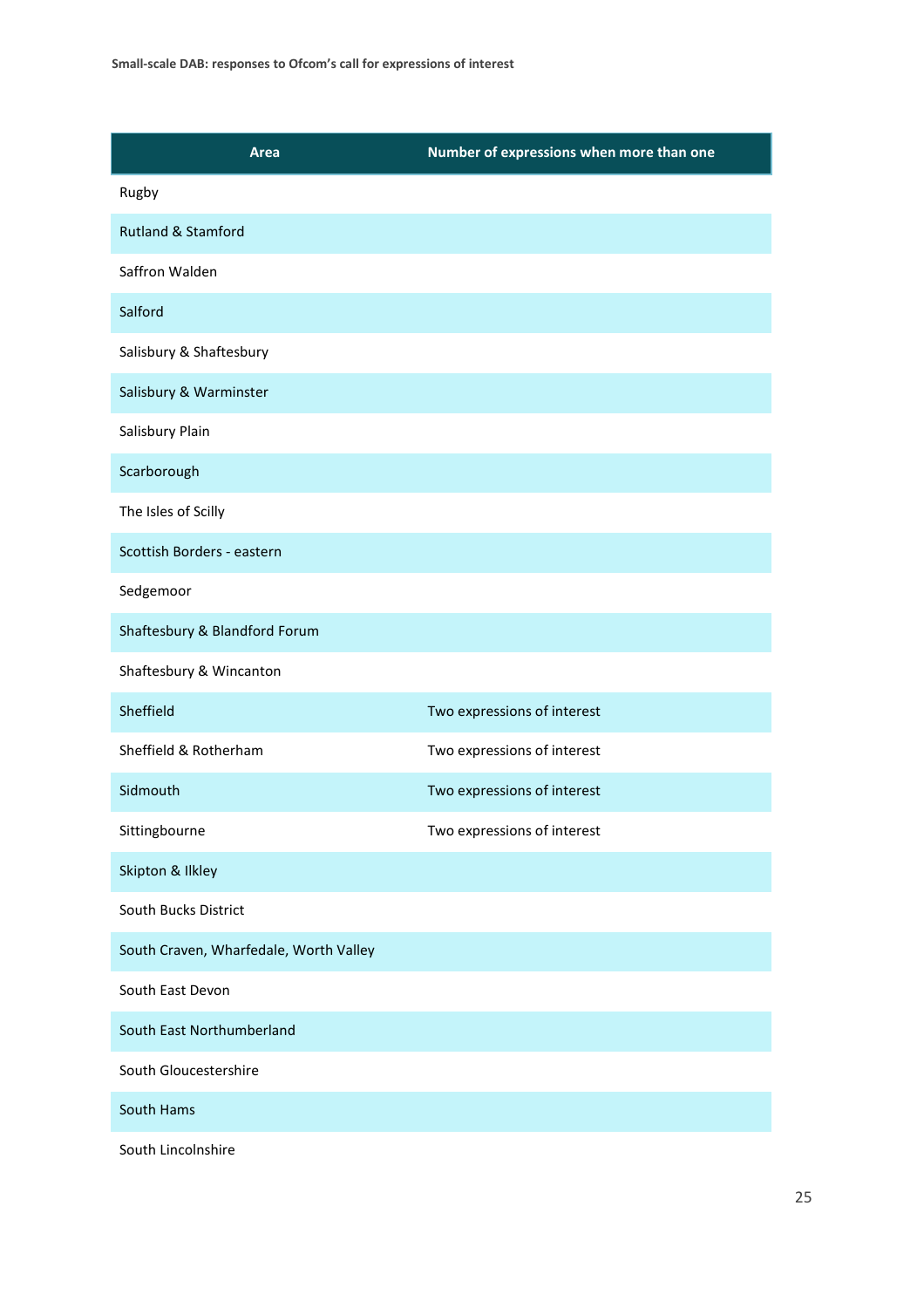| <b>Area</b>                               | Number of expressions when more than one |
|-------------------------------------------|------------------------------------------|
| South Oxfordshire                         |                                          |
| South West Sussex                         |                                          |
| Southampton                               | Four expressions of interest             |
| Southampton & Winchester                  |                                          |
| Southend                                  |                                          |
| Southport                                 |                                          |
| St Albans                                 |                                          |
| St Albans, Hemel, Watford & Welwyn        |                                          |
| <b>St Neots</b>                           |                                          |
| St Neots, Huntingdon, Bedford & Cambridge |                                          |
| Stirling                                  |                                          |
| Stirling & Falkirk                        | Two expressions of interest              |
| Stirling, Falkirk & Dunfermline           |                                          |
| Stockport                                 | Two expressions of interest              |
| Stoke-on-Trent                            | Two expressions of interest              |
| Stoke-on-Trent & Crewe                    |                                          |
| Stourbridge, Dudley & West Bromwich       |                                          |
| Stratford-on-Avon                         |                                          |
| Sunderland                                |                                          |
| Sutton                                    |                                          |
| Swansea & Llanelli                        |                                          |
| Swansea & Porthcawl                       |                                          |
| Swindon                                   |                                          |
| Swindon & Cirencester                     |                                          |
| <b>Taunton Deane</b>                      |                                          |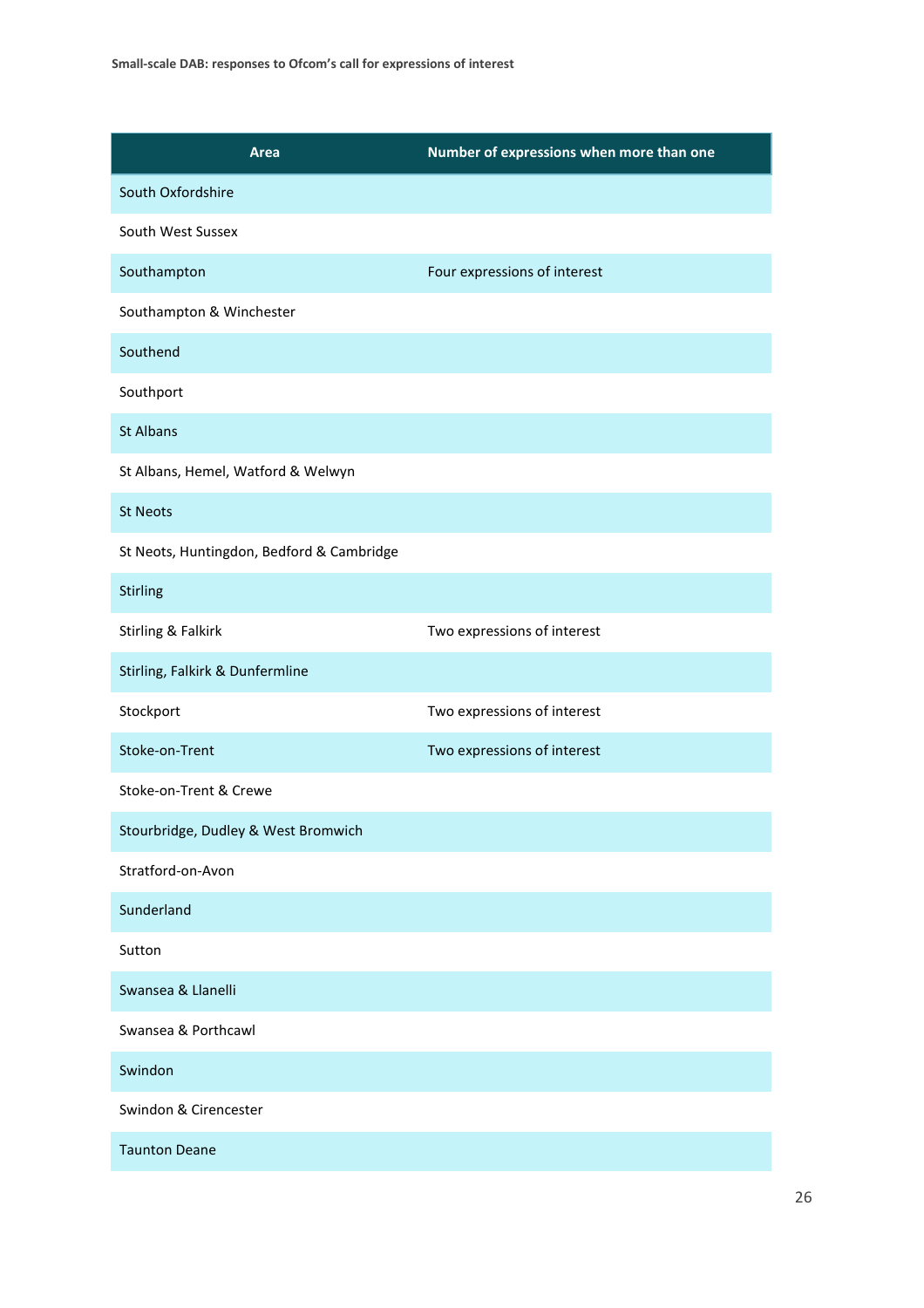| <b>Area</b>                     | Number of expressions when more than one |
|---------------------------------|------------------------------------------|
| Teesside                        |                                          |
| Telford & Shrewsbury            |                                          |
| Tendring                        |                                          |
| The Wirral & Chester            |                                          |
| Thornbury & Almondsbury         |                                          |
| Tiverton                        |                                          |
| Torbay & South Hams             |                                          |
| Tunbridge Wells & Sevenoaks     | Two expressions of interest              |
| Tunbridge Wells & Tonbridge     |                                          |
| Tyneside                        |                                          |
| Tyneside - south                |                                          |
| Uckfield & surrounding towns    |                                          |
| Verwood                         |                                          |
| Wakefield                       | Three expressions of interest            |
| Warminster                      |                                          |
| Warrington                      | Three expressions of interest            |
| Watford                         |                                          |
| Wearside                        |                                          |
| <b>Welsh Valleys</b>            |                                          |
| <b>West Lancashire</b>          |                                          |
| Weston-Super-Mare               |                                          |
| Wetherby                        |                                          |
| Weymouth & Bridport             |                                          |
| Weymouth, Dorchester & Bridport | Two expressions of interest              |
| Widnes                          |                                          |